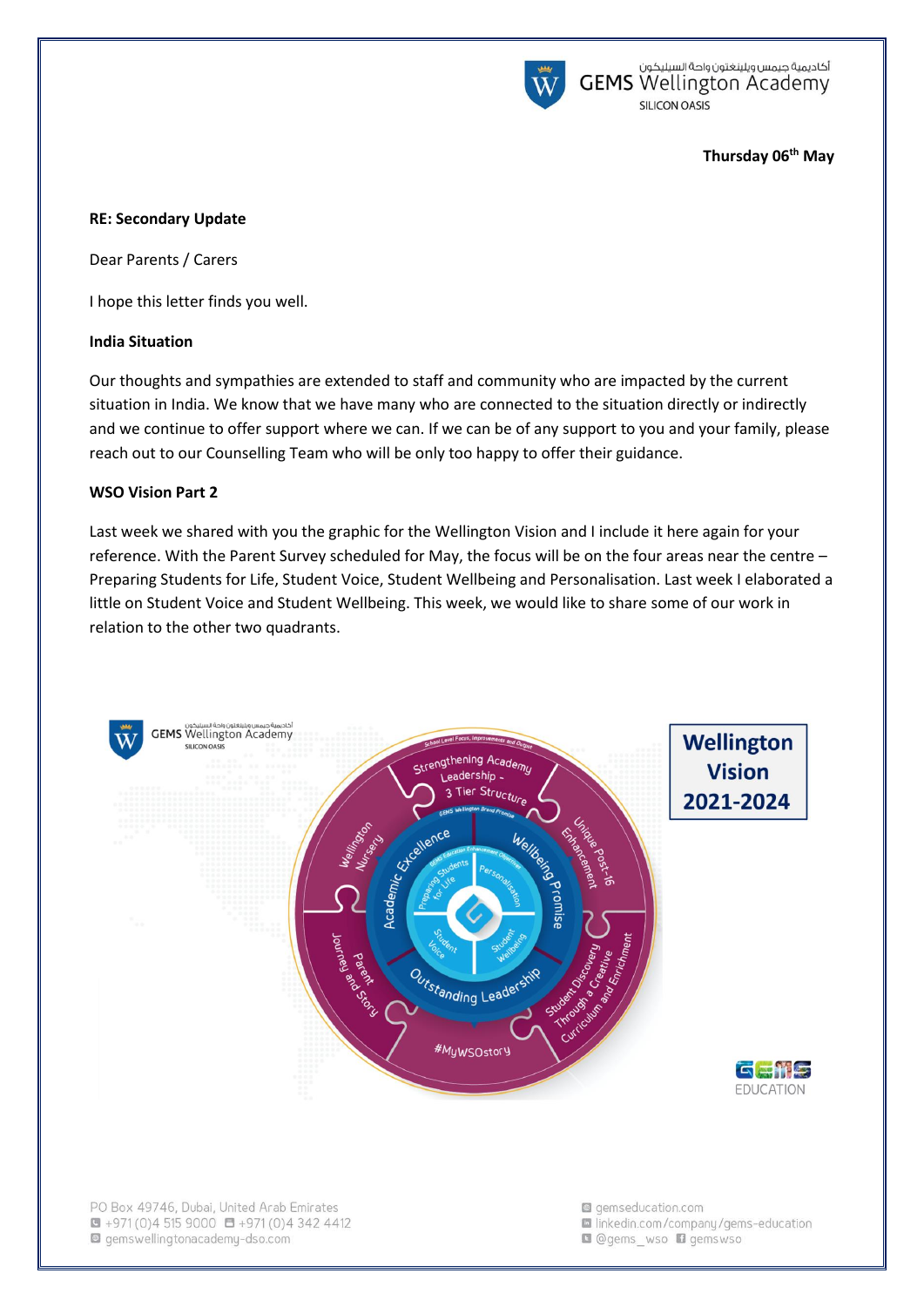

## **Personalisation**

The addition of our timetabled "All About Me" is a new initiative this year designed to create time for students to choose how to utilise a block of time. Independence, self-motivation and organisation are key to this time and young people need to be offered the opportunity to develop and practice these skills. Curriculum support material is provided, alongside curated media from different sources as stimulus material for personal learning and there is always home-learning and/or revision to help students plan their time. Staff are in attendance to support at all times. I also would like to highlight our Enrichment Programme – 2 hours on Monday afternoons. A comprehensive network of opportunities to extend, challenge, enjoy and bring smiles to faces of students at all levels. Creative Corner, Word Warriors, Tech Titans, Gaming Garage, Grow Gang, Media Monsters and Math Mania are some of the groupings of activities your children will engage with during the term.

## **Preparing Students for Life**

The UAE Moral curriculum encompasses material for discussion around personal values and interrelationships. From Year 7, students engage in conversations and case studies designed to support the development of their own values and principles for life. At the upper end of the school Key Stage 4 and 5, our dedicated Careers Counsellor offers face to face sessions, online material, university visits and overall guidance as to options for study and living abroad. In the last two years with the disruption to exams, we have designed and delivered 'Life Skills' to Year 11-13 students. I also want to shine a light on our IST staff who design and deliver the internationally recognised ASDAN programme, and functional skills in English and Maths to our students of determination. Appropriately designed content and targets for ALL students is essential, no more so than our students with diagnosed needs

### **Year 11 Communication**

Earlier this week, Helen Hurford sent a comprehensive email to parents of Year 11 students covering organisation and opportunities between now and the end of their year. Please access this and read thoroughly. Any questions can be directed to h.hurford wso@gemsedu.com

### **Assessment in Term 3 - update**

There have been many changes, and communications about those changes, to the external assessments of Year 11 and 13 students this year. The strategy has been to support all of our students academically and emotionally, and in response to the changing situation we have regularly made slight changes to assessment schedules. The final changes and decisions were communicated from the UK government, the IB and the KHDA in April. Parents of Year 11 and Year 13 students have been receiving separate emails about these and you should make sure you have read all of them.

I want to share with you (attached to this letter) the up-to-date assessment schedules for the other year groups in Secondary (Year 7 to 10). As always, there are ongoing in class assessment tasks (CFUs) that are used to assess whether students are achieving curriculum standards, but these schedules highlight where there are additional, larger assessments in different lessons. There is only one period of mock assessment that is intensive and interrupts normal curriculum delivery, and that is for **Year 12 between 16 May and 27 May**. For Year 10, we are going to administer formal mock exams in September 2021 (when they are in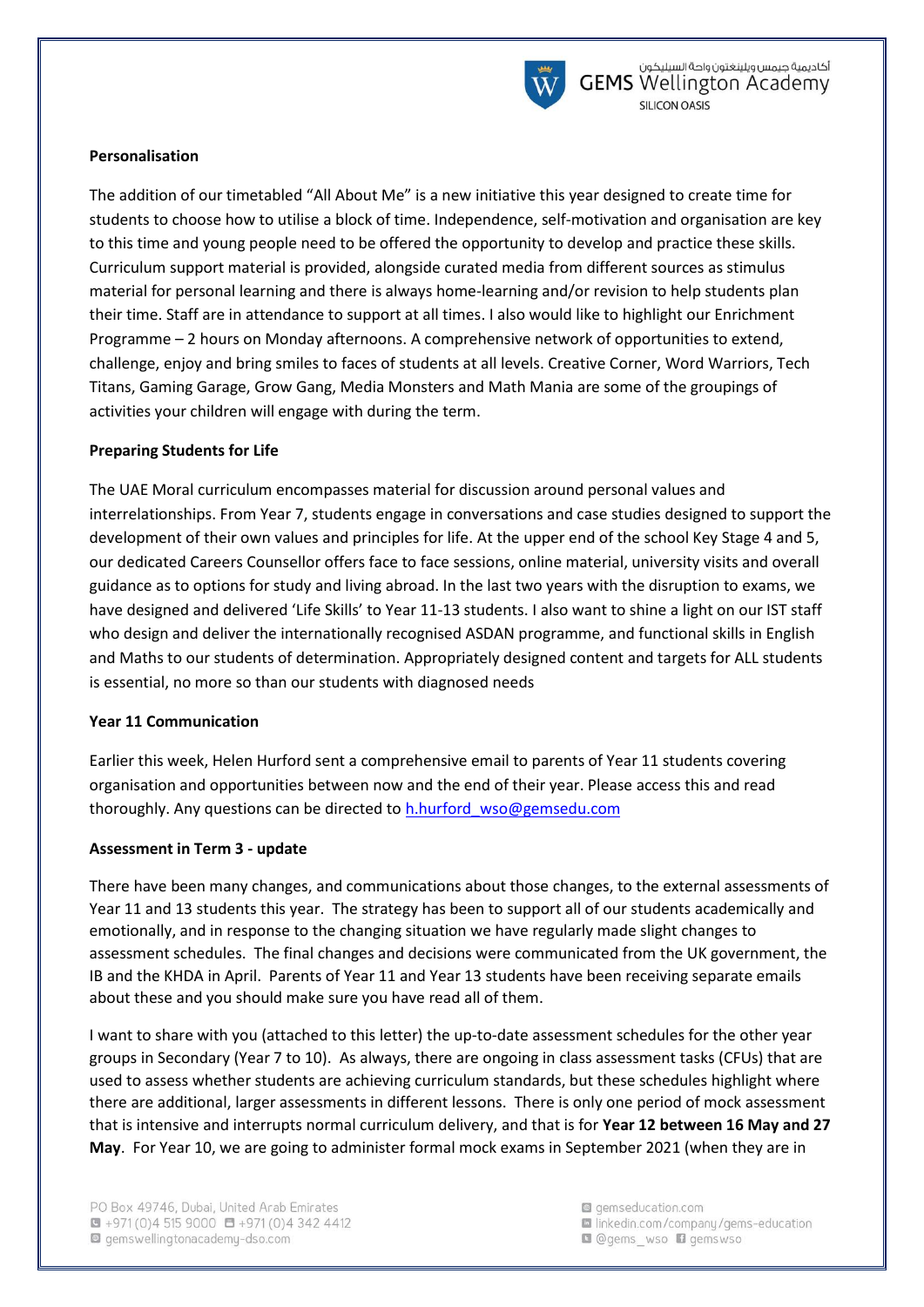

Year 11), and during another period in Term 2 of next academic year. This is to provide the most rigorous and helpful build up to what we anticipate will be a normal, traditional examination period in summer 2022.

For Year 7 to 10, we will also be running the standardised tests in English, Mathematics and Science that are administered every year at this time, the GL **Progress Tests**. These will happen in class from the week beginning 30 May, and the testing period will last for three weeks. A detailed timetable will be shared with your children directly in class and arrangements for remote learners to come in for the tests will be communicated with you over the next two weeks.

## **Little Mermaid at the QE2**

We would like to draw to your attention to an upcoming show featuring WSO Students, Amelia and Rhian Arnott. In conjunction with a UK-based crew, the girls are part of the local talent that bring to you The Little Mermaid. There is a school discount code for your convenience 'SCHOOL10'. Link to booking [here.](https://dubai.platinumlist.net/event-tickets/81004/the-little-mermaid)

# **School Camps Abroad**

[Camps International](http://www.campsinternational.ae/) are an organisation WSO have an ongoing relationship with, as the provider of successful school excursions abroad. They have asked us to share this [SURVEY](https://www.surveymonkey.co.uk/r/G8NSPNF) with you, where they are attempting to scope family readiness for such trips. We would appreciate your support in completing this, so we may again add these lifelong memory opportunities back into our students' school experience.

## **Re-enrolment for 2021/22 Academic Year**

Thank you to the significant number of families that have re-enrolled for 2021/22. We are looking forward to continuing the relationships and educational journey with you. Preparations for next year are well underway and we need to be placing students in classes and houses. We can only do this with those that are re-enrolled. We would appreciate your attention to this process. You may receive a phone call soon regarding this matter and if you have any questions please contact [s.christiansen\\_wso@gemsedu.com](mailto:s.christiansen_wso@gemsedu.com)

# **For your interest**

This week, a [30-minute video](https://www.gse.harvard.edu/news/21/04/education-now-making-schools-more-human) from the Harvard Graduate School of Education. The discussion offers some thoughts on the future of education given what we have and are learning from the pandemic. Once again, the value of social & emotional learning (Wellbeing) alongside the academic side of schools.

Entitled *"A discussion on how the pandemic is reshaping education, and how we can move toward a more holistic and relationship-centered model of education, where deeper learning can thrive", it case studies* 

The value of these articles is to both challenge AND affirm our practices at WSO.

As always, I welcome your feedback – about this article or any aspect of your child's experience with us. Please email me o[n a.kaifong\\_wso@gemsedu.com](a.kaifong_wso@gemsedu.com)

Our thanks again for your ongoing support. Please email me on a.kaifong wso@gemsedu.com if you have any queries.

g gemseducation.com la linkedin.com/company/gems-education **Q** @gems wso **D** gemswso